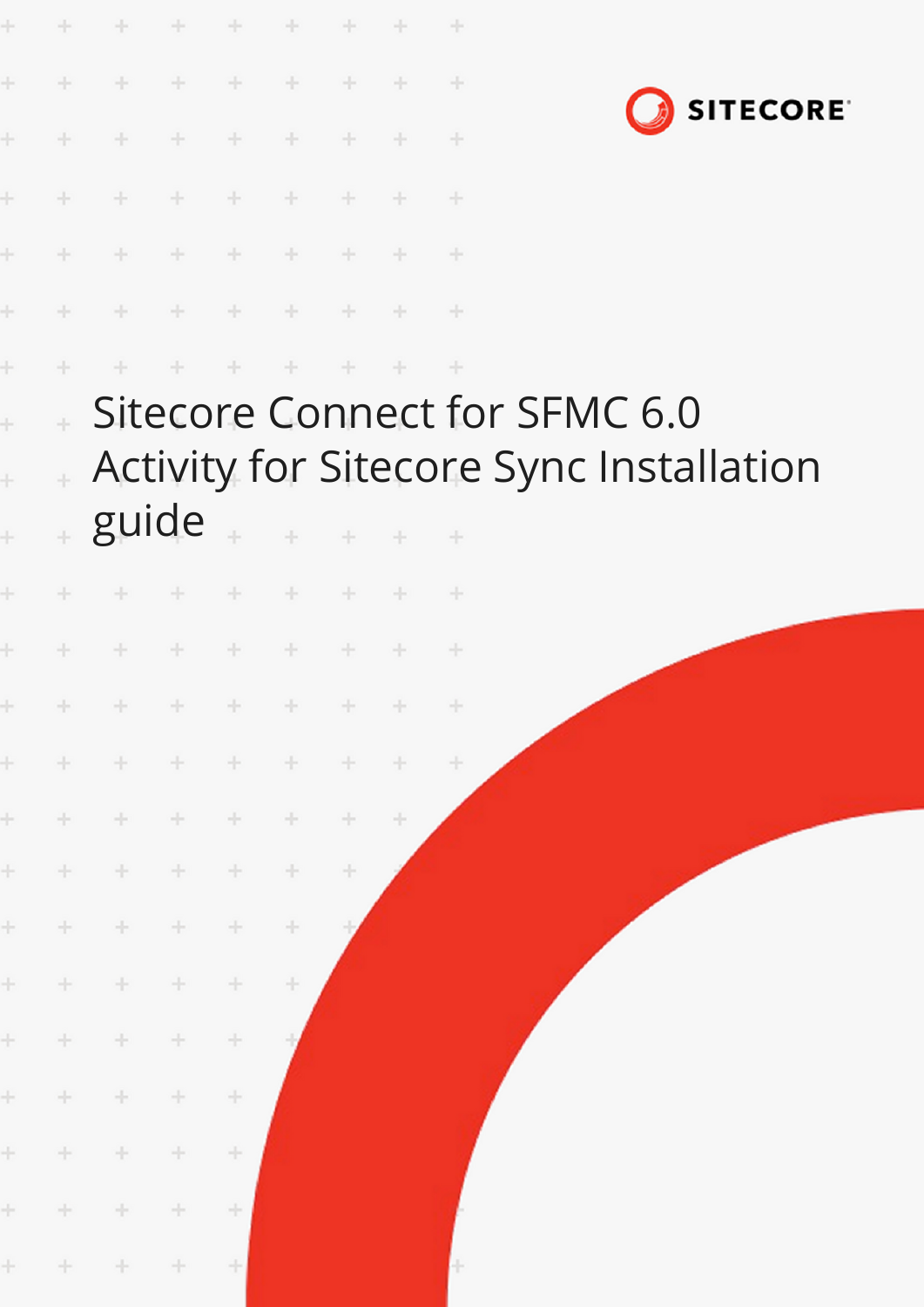

# **Table of Contents**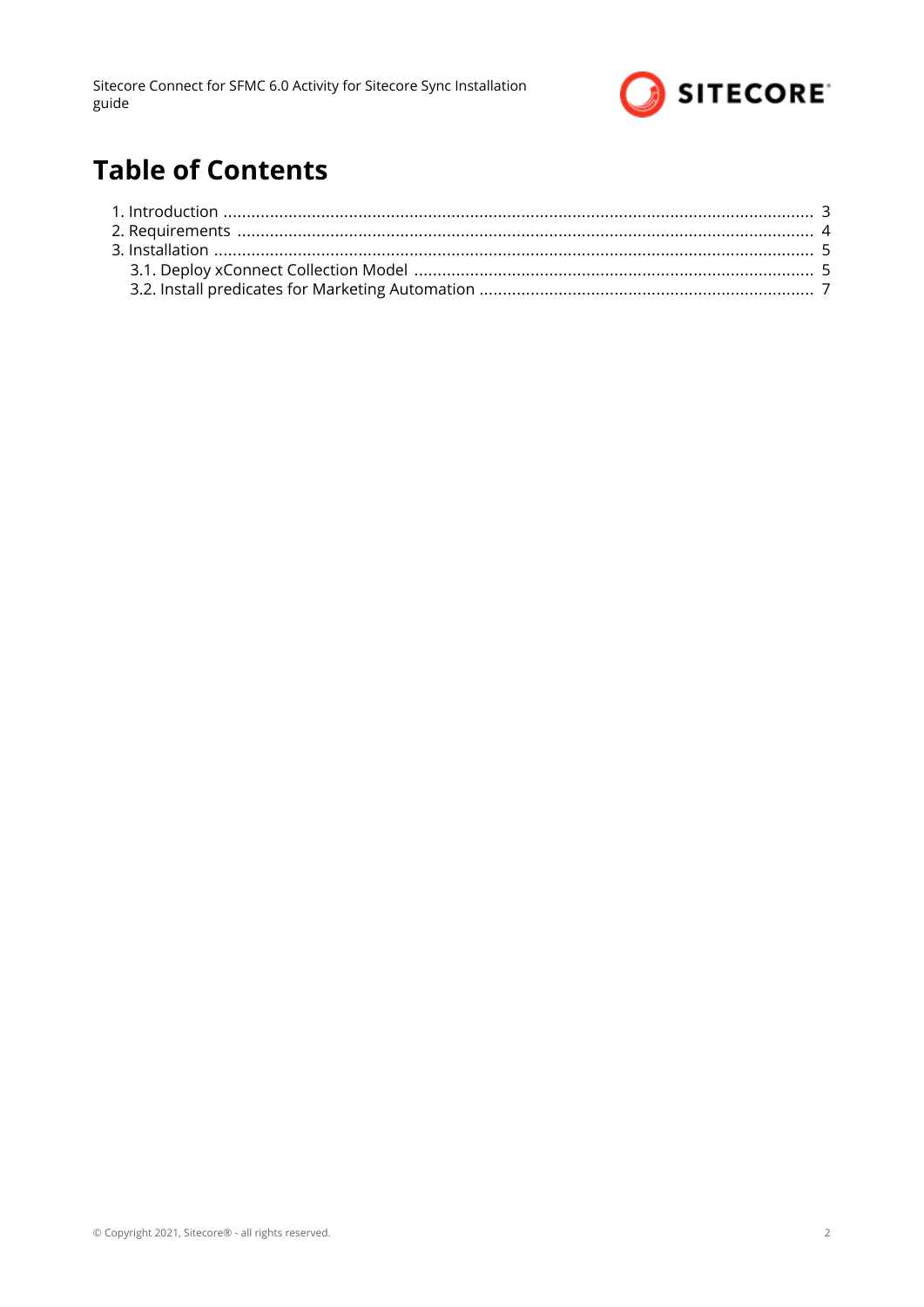<span id="page-2-0"></span>Sitecore Connect for SFMC 6.0 Activity for Sitecore Sync Installation guide



## **1. Introduction**

The Salesforce Marketing Cloud (SFMC) Activity for Sitecore Sync enables you to synchronize xConnect contact status from SFMC to Sitecore using a custom Journey Builder activity.

When a contact enters the custom Journey Builder activity, it triggers the synchronization.

This guide describes how you install the connector.

For information on how to set up synchronization, see the developer documentation on the [Sitecore](https://doc.sitecore.com/developers) [documentation site](https://doc.sitecore.com/developers).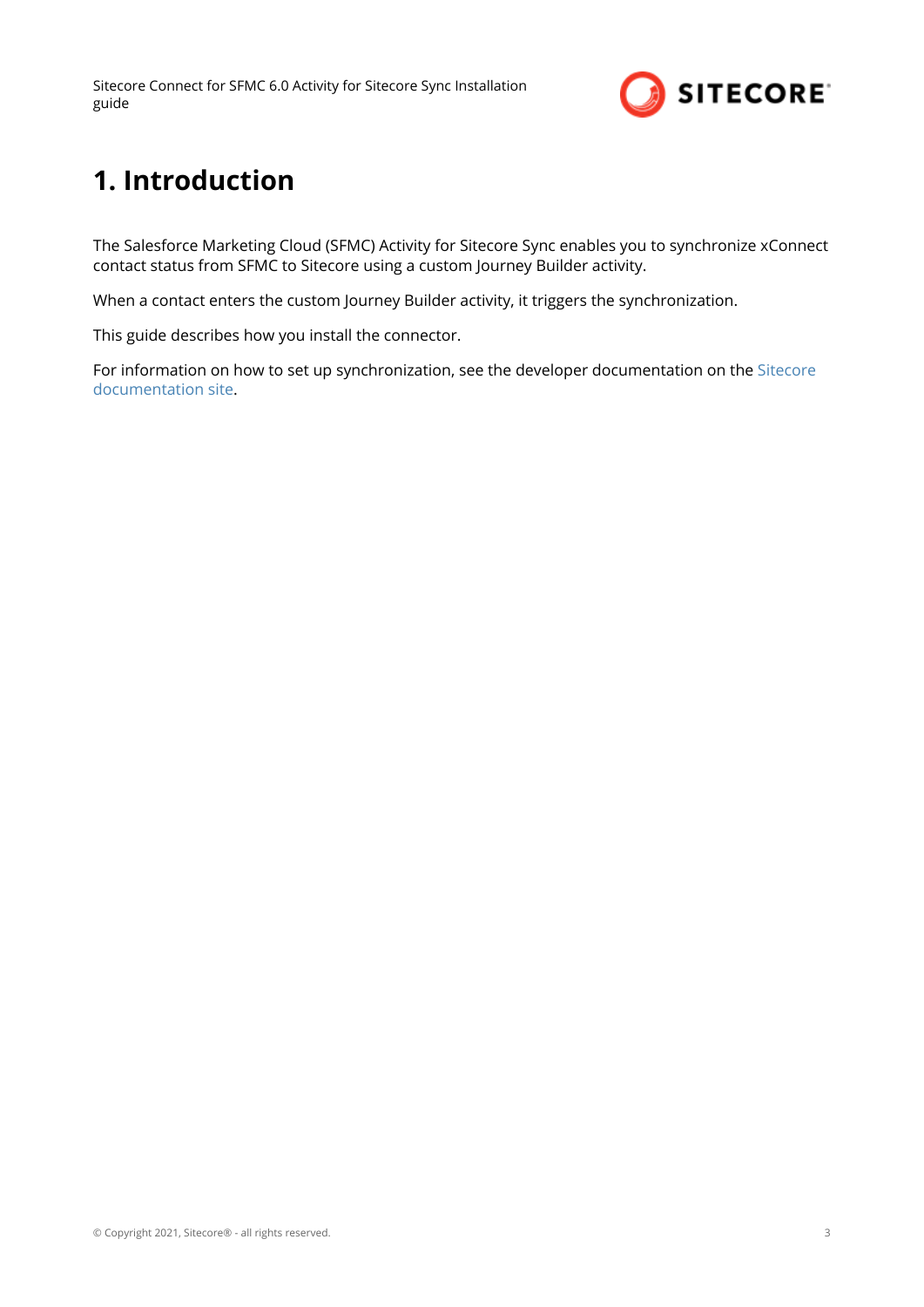<span id="page-3-0"></span>Sitecore Connect for SFMC 6.0 Activity for Sitecore Sync Installation guide



## **2. Requirements**

You must install the following packages in sequence:

- Sitecore Experience Platform 10.1
- Data Exchange Framework (DEF) 6.0.0
- Sitecore Connect for Salesforce Marketing Cloud Behavioral Data Exchange (SFMC) 6.0.0
- DEF Tenant Web Service 6.0.0.

#### **IMPORTANT**

You must deploy this service as a separate IIS site.

Before you set up an SFMC to Sitecore sync activity, you must also perform the following actions from the SFMC Behavioral Data Exchange installation guide:

- Create an SFMC tenant
- Configure and test an SFMC endpoint
- Test the xConnect endpoint
- Run the pipeline batch that creates the required data folders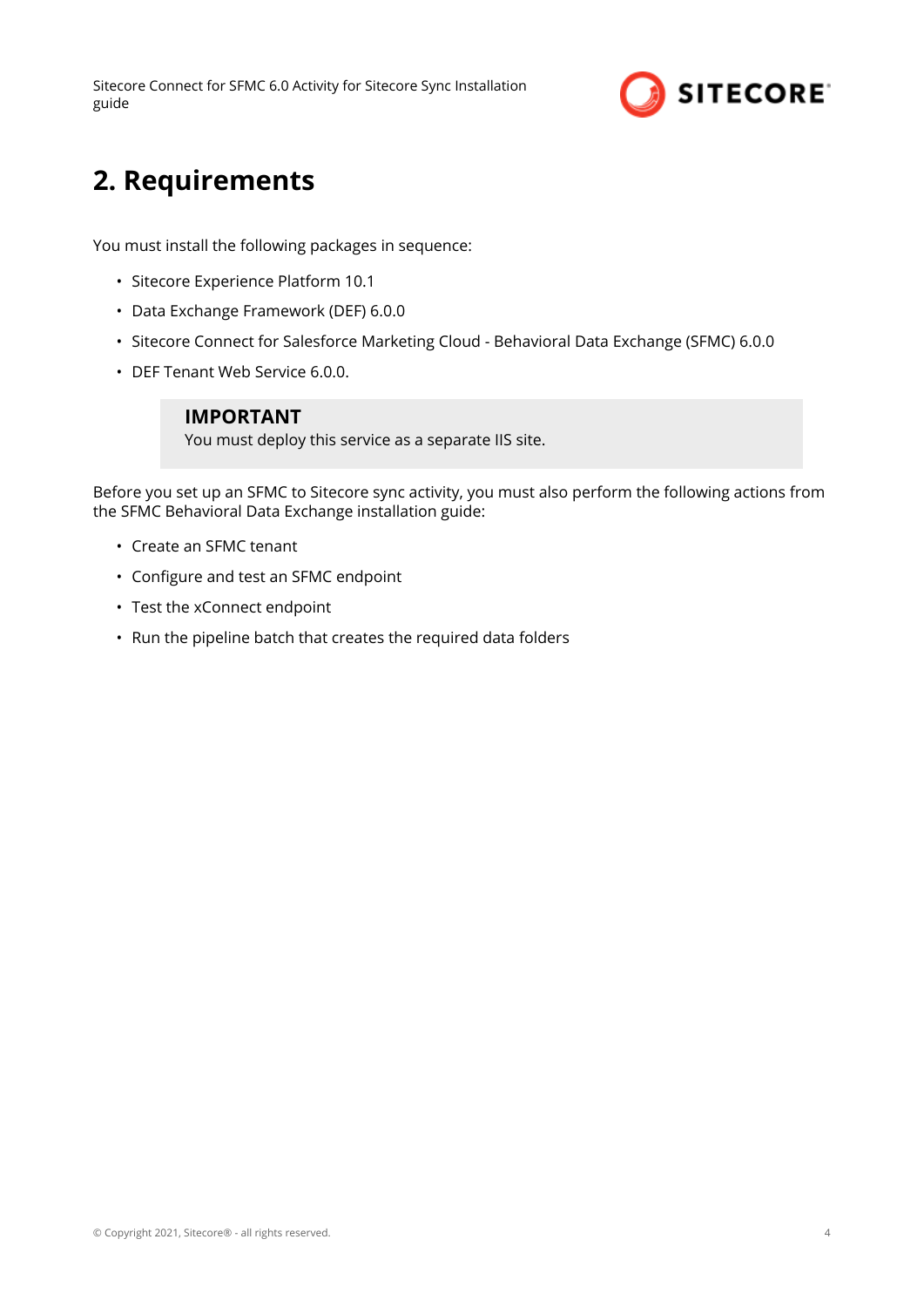

## <span id="page-4-0"></span>**3. Installation**

To install the Salesforce Marketing Cloud (SFMC) Activity for Sitecore Sync Developer:

- 1. Download the Sitecore Connect for Salesforce Marketing Cloud-BDE Plugin for Tenant Service 6.0.0.scwdp.zip package.
- 2. Deploy the package on top of the Tenant Service server.
- 3. Verify that the  $\t{t}$  service $>\$ in folder contains all the DLL files from the package.
- 4. Verify that the <tenant service>\sync-activity folder and all its contents is available on the installation.

### **3.1. Deploy xConnect Collection Model**

Sitecore Connect adds new facets to associate information from Salesforce with Sitecore contacts and interactions. In order to use these facets, you must deploy a collection model that creates these new facets to xConnect.

To deploy the xConnect collection model:

1. In Sitecore, open the Content Editor.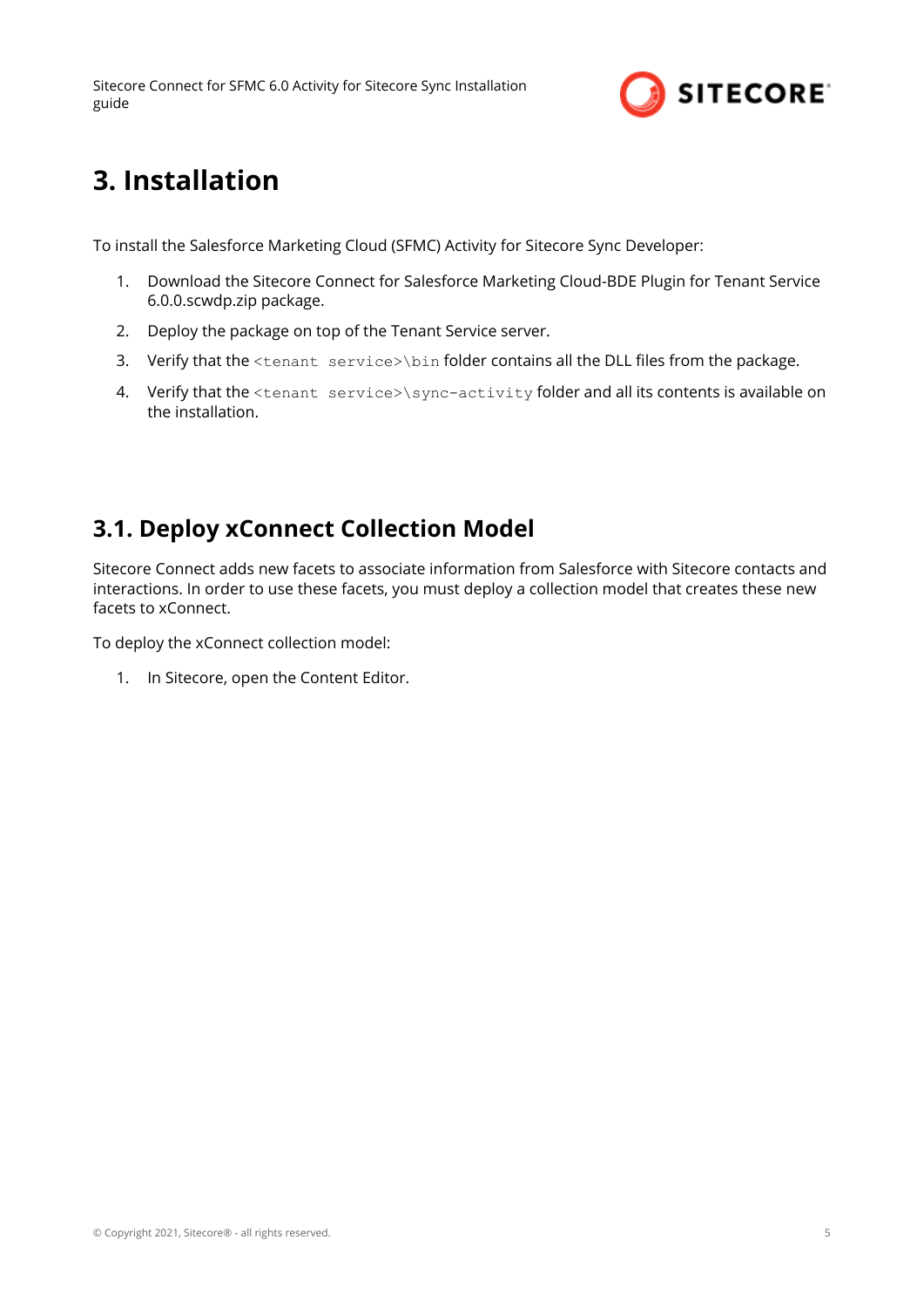Sitecore Connect for SFMC 6.0 Activity for Sitecore Sync Installation guide



- 2. Navigate to /sitecore/system/Settings/Data Exchange/Providers/xConnect/ Collection Models/Salesforce Marketing Cloud/SFMC Collection Model.
	- ▲ A Data Exchange
		- $\blacktriangleright$   $\blacktriangleright$  Framework
		- $\blacksquare$  Providers
			- $\blacktriangleright$   $\blacktriangleright$  MongoDB
				- **Sitecore**
			- $\blacktriangleright$   $\blacktriangleright$  SQL
			- **A** XConnect
				- **Collection Models** 
					- $\blacktriangleright$   $\blacktriangleright$  Default
					- Salesforce Marketing Cloud
						- ▶ 图 SFMC Collection Model
				- Contact Identifier Types
				- **Fig. Entity Types**
				- Marketing Definitions
				- **S** Forms
			- $\blacktriangleright$   $\blacktriangleright$  SFMC
		- $\blacktriangleright$   $\blacktriangleright$  Services
- 3. On the menu ribbon, click **Convert Model to JSON**.



- 4. Your browser downloads a JSON file. Save this file to your local machine.
- 5. Deploy the JSON file to your xConnect Collection server, in the  $\lambda_{\text{app}\text{Data}\text{Models}}$  folder.
- 6. Deploy the JSON file to your xConnect indexing server. You must copy the JSON file to two folders:
	- \App\_Data\Models\
	- \App\_Data\jobs\continuous\IndexWorker\App\_Data\Models\